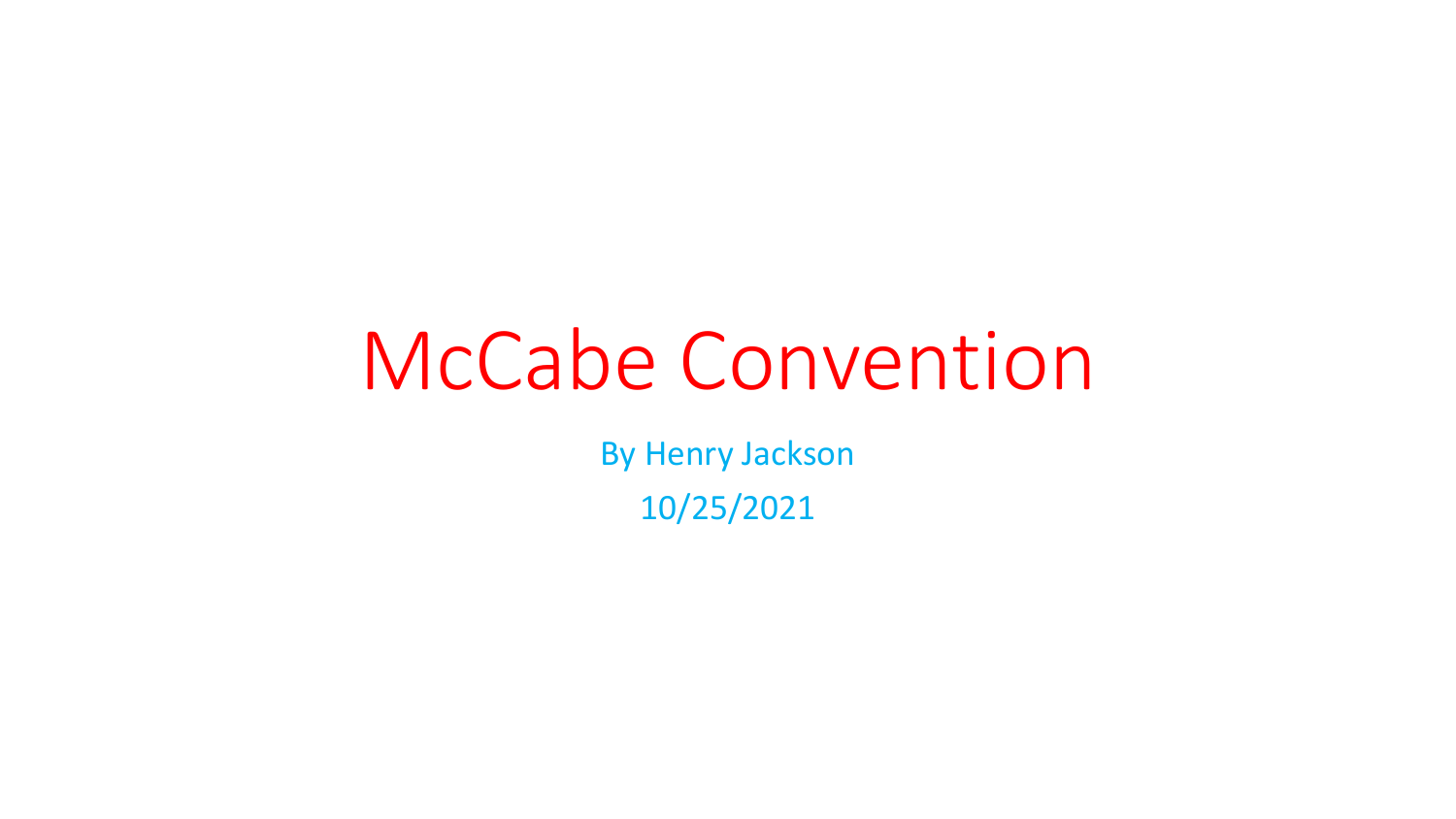What would you like to happen after  $2S - X - ?$  with the following hands:

1.XXX XX AQJX KXXX 2.X XXX AKJTXXX KX 3.KQX XX AQJXX QJX 4.JXX QXX KXX JTXX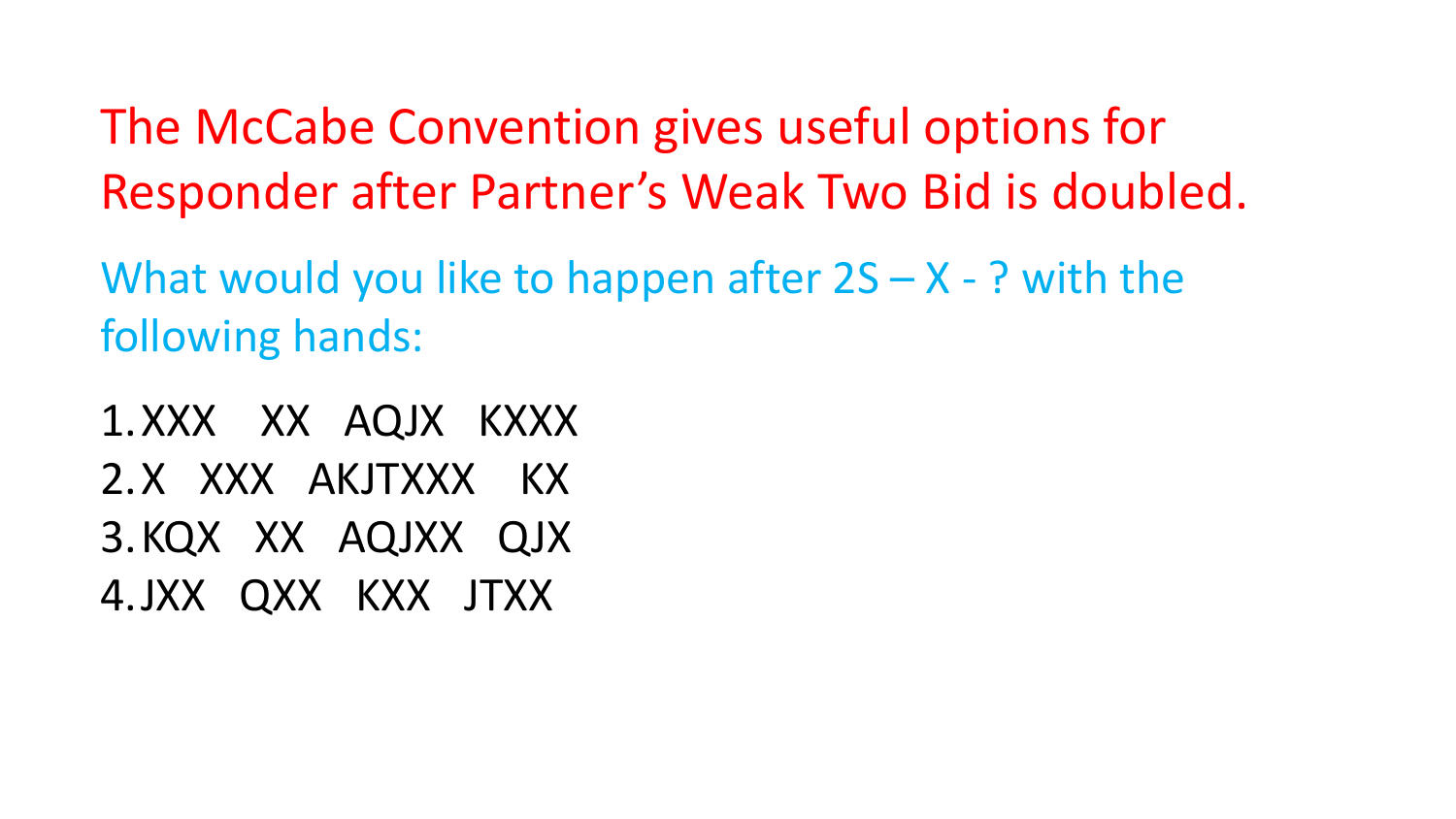What would you like to happen after  $1S - X - ?$  with the following hands:

1.XXX XX AQJX KXXX Partner lead a Diamond! 2.X XXX AKJTXXX KX 3.KQX XX AQJXX QJX 4.JXX QXX KXX JTXX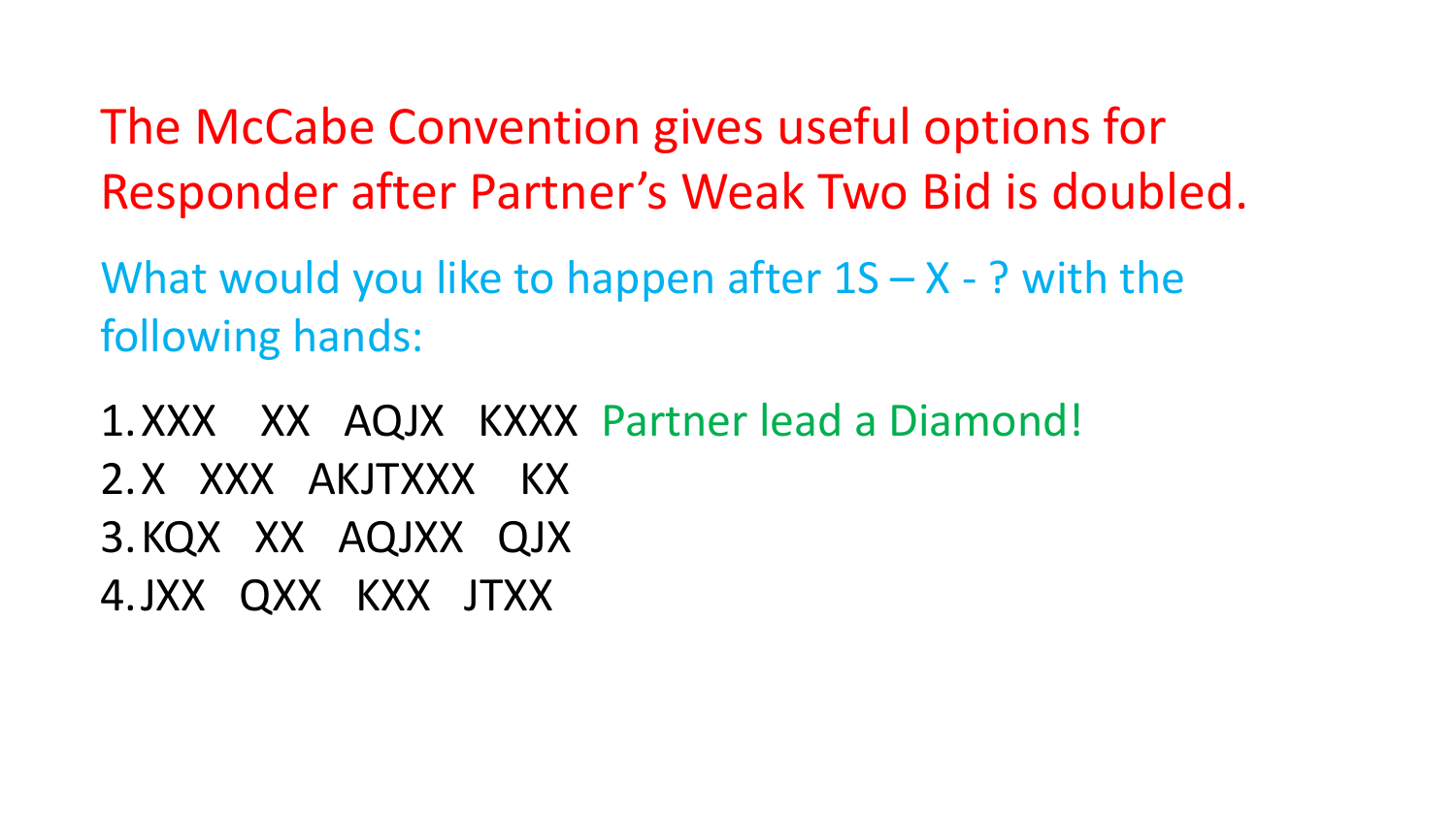What would you like to happen after  $2S - X - ?$  with the following hands:

1.XXX XX AQJX KXXX Partner lead a Diamond! 2.X XXX AKJTXXX KX Please let me play diamonds. 3.KQX XX AQJXX QJX 4.JXX QXX KXX JTXX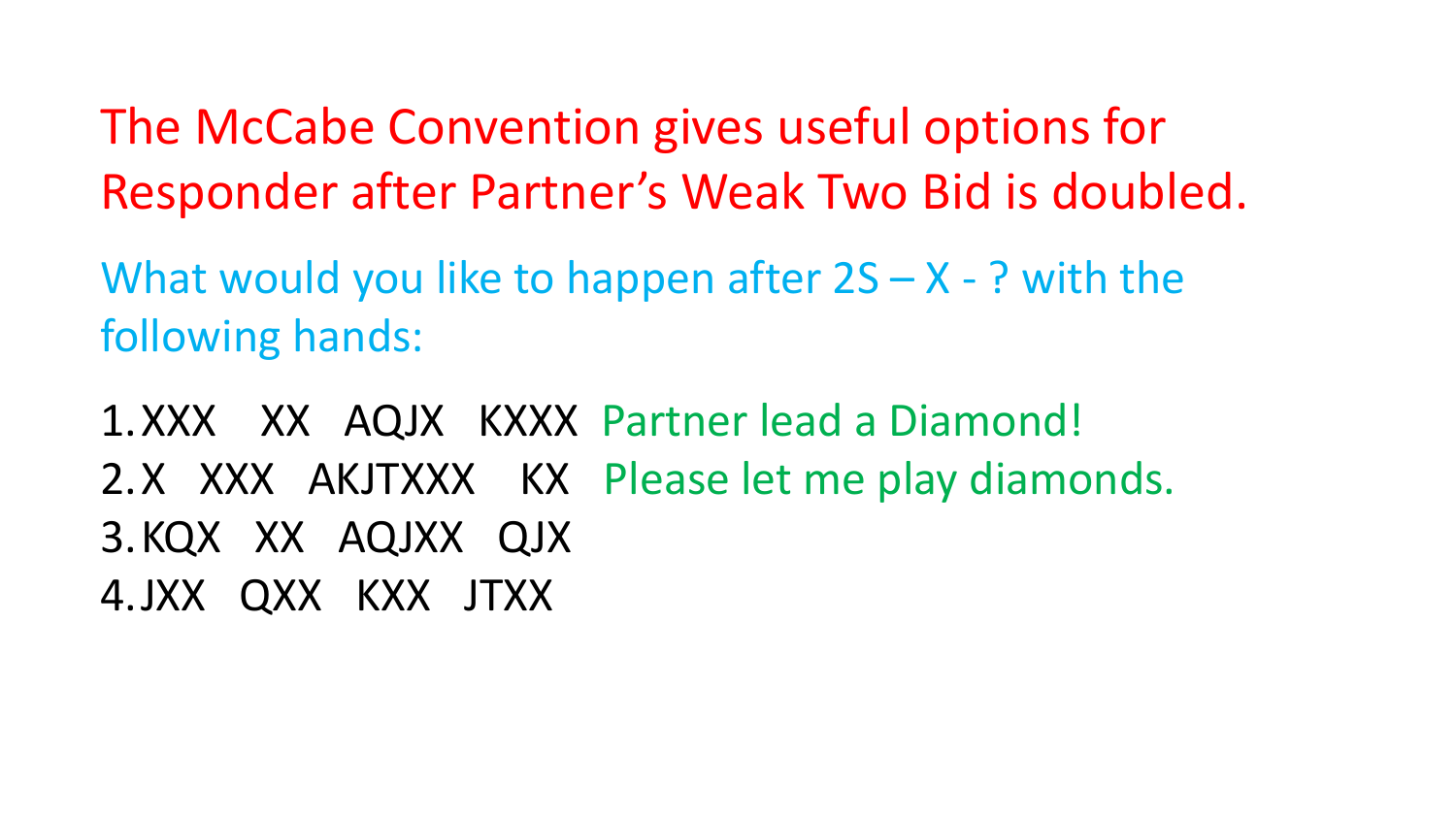What would you like to happen after  $2S - X - ?$  with the following hands:

1.XXX XX AQJX KXXX Partner lead a Diamond! 2.X XXX AKJTXXX KX Please let me play diamonds. 3.KQX XX AQJXX QJX If you have a feature, let's play 4S, but I've seen some of your weak two's! 4.JXX QXX KXX JTXX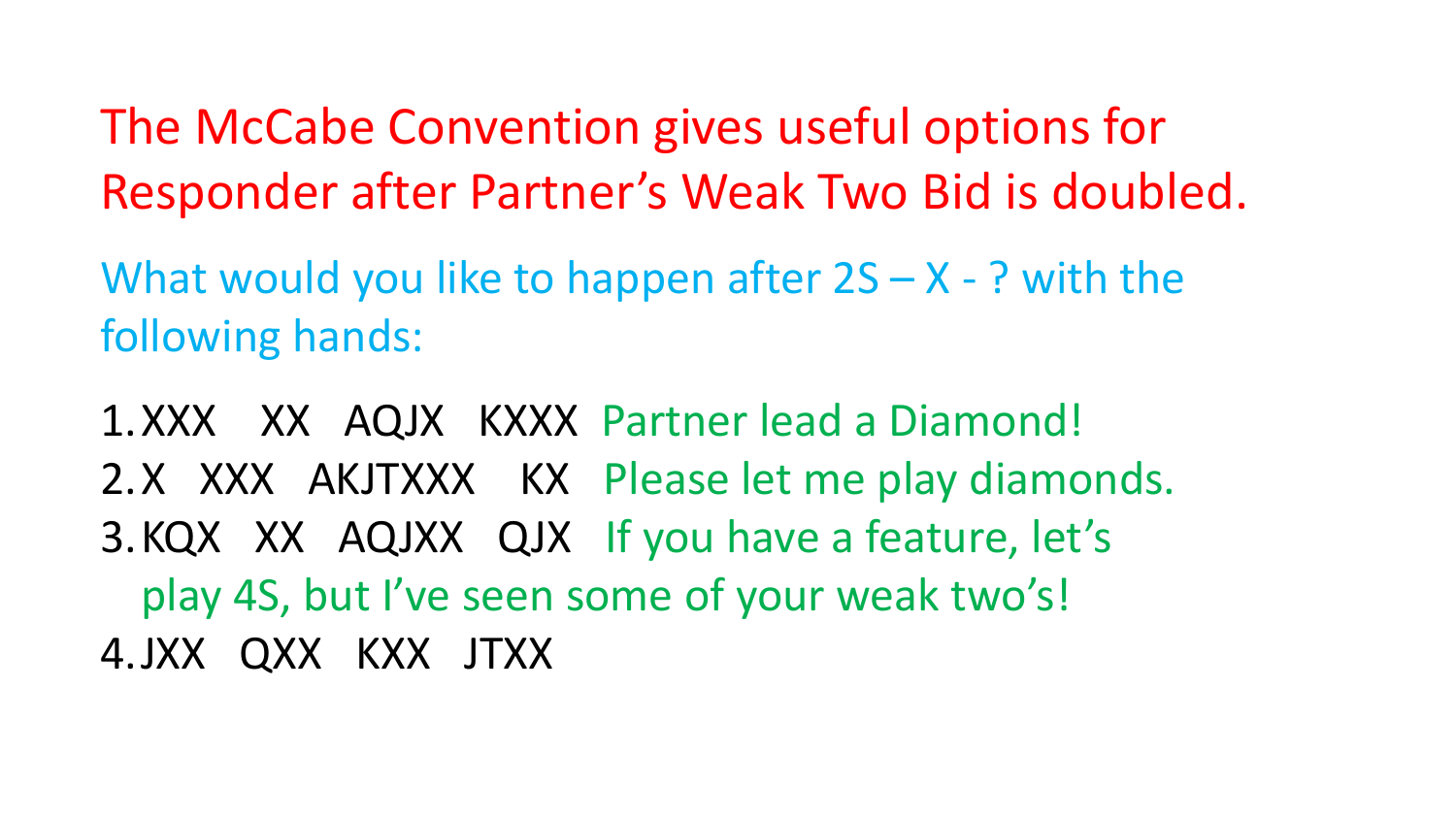What would you like to happen after  $2S - X - ?$  with the following hands:

1.XXX XX AQJX KXXX Partner lead a Diamond! 2.X XXX AKJTXXX KX Please let me play diamonds. 3.KQX XX AQJXX QJX If you have a feature, let's play 4S, but I've seen some of your weak two's! 4.JXX QXX KXX JTXX It's likely their hand, but with 3 spades I should raise to the level of the fit.